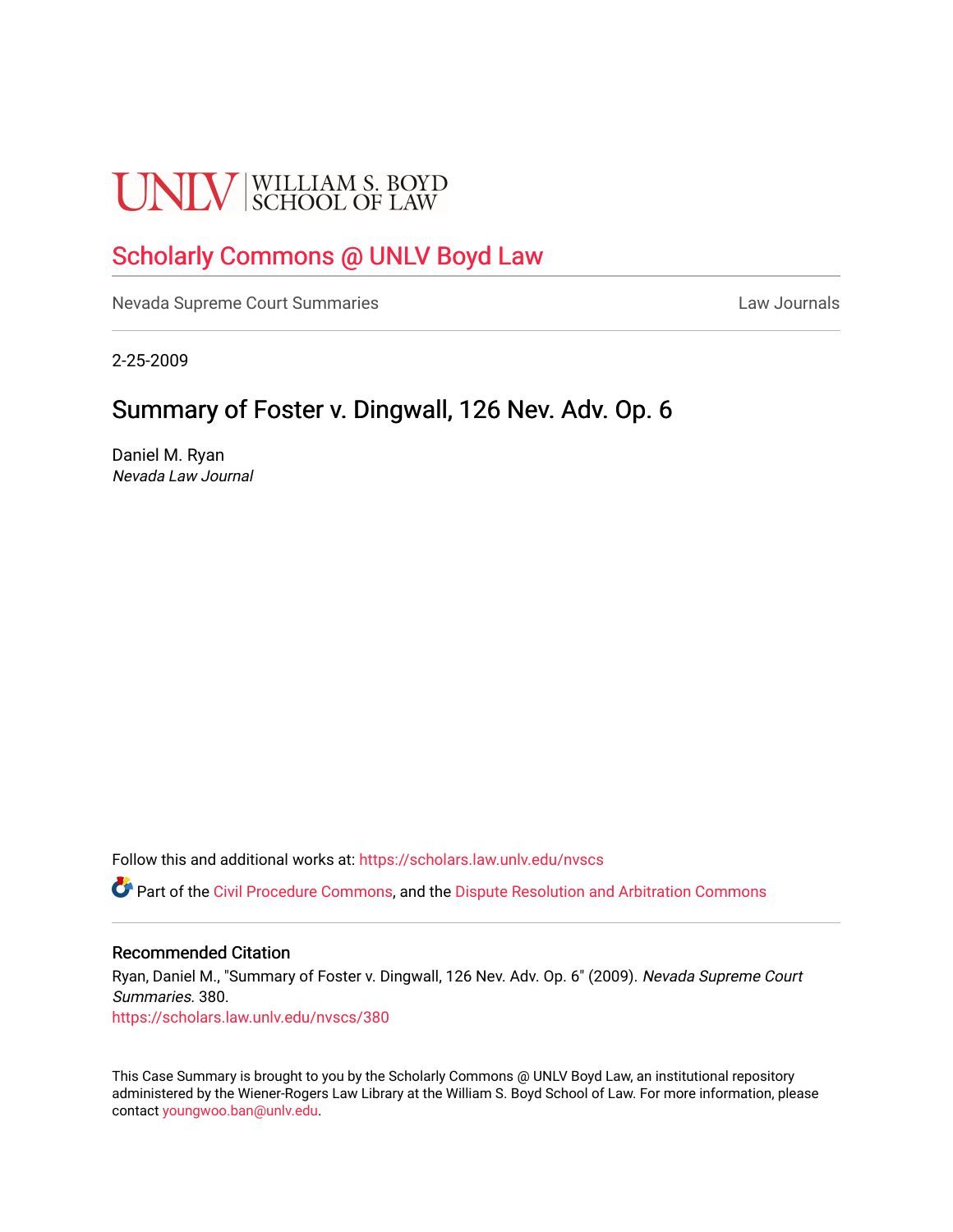### *Foster v. Dingwall***, 126 Nev. Adv. Op. 6 (Feb. 25, 2009)[1](#page-1-0)**

## **CIVIL PROCEDURE – SANCTIONS**

#### **Summary**

This case pertained to a contracts action. Appellants appealed the district court's decision to strike the appellants' pleadings and enter a default judgment against them as a discovery sanction, as well as the district court's decision to award compensatory damages and attorney and special master fees to the appellees.

#### **Disposition/Outcome**

Affirmed in part and reversed in part. The Nevada Supreme Court, sitting en banc, held that the district court did not abuse its discretion when it struck the pleadings and entered a default judgment because it acted pursuant to NRCP 37(b) ([2](#page-1-1)) (C), $^2$  and (d).<sup>[3](#page-1-2)</sup> Furthermore, the Court upheld Dingwall's compensatory damages award because he established a prima facie case for such damages during the NRCP 55 (b) "prove up hearing."<sup>[4](#page-1-3)</sup> However, the Court held the district court did abuse its discretion when awarding Yang and Chai compensatory damages because the award was duplicative, or in the alternative, because appellees Yang and Chai did not establish a prima facie case against the appellants. Finally, the court held the district court did not abuse its discretion when it awarded all appellees attorney and special-master fees.

#### **Facts and Procedural Background**

The underlying dispute in this case arose in August 2005 when Innovative Energy Solutions, Inc. ("IESI"), a full-service energy corporation, filed suit against Dingwall, a director at IESI.<sup>[5](#page-1-4)</sup> On behalf of IESI, Dingwall filed an amended answer and third-party complaint, where he asserted claims against appellants Dornan, Foster, Cochrane, directors of IESI, in their individual capacities. Shareholders Yang and Chai filed a motion to intervene on behalf of Dingwall, which the district court granted, and Yang and Chai subsequently asserted derivative claims against Dornan, Foster and Cochrane. Yang and Chai also alleged that IESI was mismanaging corporate assets.<sup>[6](#page-1-5)</sup> In response to these allegations, the district court appointed a special master to examine the records at IESI.<sup>[7](#page-1-6)</sup>

 $\overline{\phantom{a}}$ 

<span id="page-1-0"></span> $<sup>1</sup>$  By Daniel M. Ryan.</sup>

<span id="page-1-1"></span> $2$  NEV. R. CIV. P. 37(d) permits a court to enter sanctions against a party who fails to attend his or her depositions. Sanctions include striking a party's pleadings and entering a default judgment. *Id.* at 37 (b) (2) (C).<br><sup>3</sup> *Id.* at 37(d).<br><sup>4</sup> A prove-up hearing is when the trial court "determine[s] the amount of damages" to award a p

<span id="page-1-3"></span><span id="page-1-2"></span>the court entered a default judgment against the defaulting party. *Id.* at 55(b)(2).<br><sup>5</sup> IESI alleged that Dingwall breached his corporate fiduciary duties, usurped corporate opportunities, and engaged

<span id="page-1-4"></span>in civil conspiracy and conversion.<br><sup>6</sup> Specifically, Yang and Chai sought to recover individually for either intentional or negligent misrepresentation,

<span id="page-1-5"></span>alleging that they were wrongfully induced by Dorner, Foster, and Cochrane into selling or transferring their stock.

<span id="page-1-6"></span> $7$  The district court held a hearing concerning appointment of a special master. During the hearing, the parties and the court discussed how the special-master fees would be allocated. Foster and Cochrane agreed to split the fees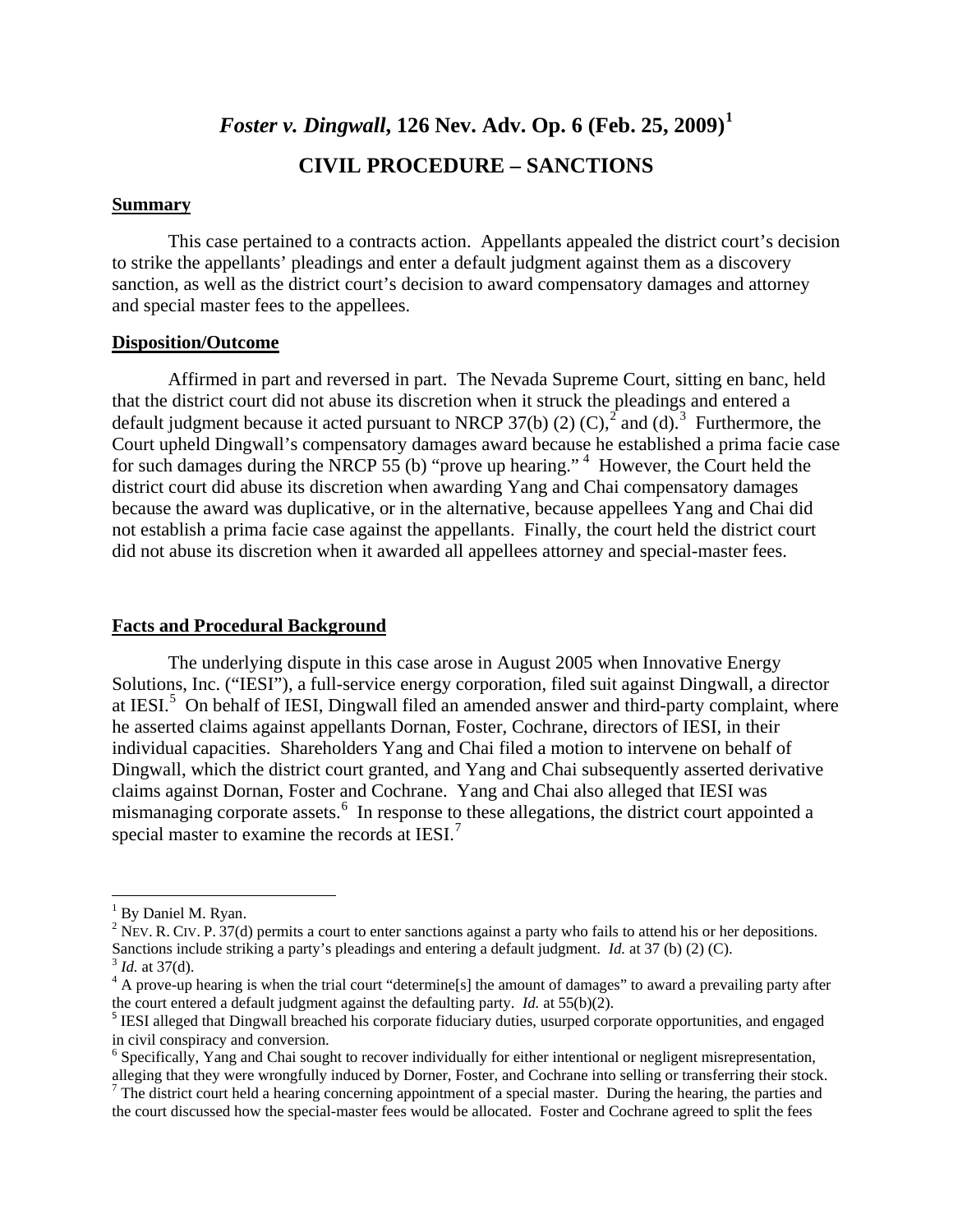During discovery, Dingwall arranged to depose Dornan, Foster, and Cochrane. However, counsel for Dornan, Foster, and Cochrane later informed Dingwall that he could not proceed because he had motioned the district court to withdraw because his clients did not pay their legal fees.<sup>[8](#page-2-0)</sup> Foster also stated that he would not attend his deposition because he was in poor health and unable to pay for legal counsel to represent him. As a result, neither Dornan, Foster, nor Cochrane attended the arranged deposition.

Dornan, Foster, and Cochrane continued to ignore the district court's discovery orders. The three failed to appear to another deposition and also provided deficient responses to interrogatories and requests for production of documents. Dingwall thereafter filed his first motion for the court to strike the pleadings and enter default under NRCP 37(b) (2) (C). Yang and Chai joined this motion. Neither Dornan, Foster, nor Cochrane opposed Dingwall's motion for sanctions. Thus, pursuant to Eighth Judicial Court Rule (EDCR) 2.20(c), the court deemed all allegations in Dingwall's motion admitted.

The district court did not immediately grant Dingwall's motion, but ordered Dornan, Foster, and Cochrane to attend their depositions within thirty days and to supplement their deficient responses to interrogatories and requests for production of documents within ten days of that date (January 12, 2007). Dornan, Foster and Cochrane failed to comply with the district court's order.<sup>[9](#page-2-1)</sup> Thereafter, Dingwall filed a second motion seeking to strike the pleadings against him and requesting that the court enter a default judgment against Dorner, Foster and Cochrane. Following an evidentiary hearing, the district court granted Dingwall's motion and announced it would hold a prove-up hearing to determine the amount of damages.

At the prove-up hearing, Dingwall testified that he had worked with a certified public accountant to calculate an estimate of damages. He also presented demonstrative evidence to show how his causes of action related to the damages sought. Second, the district court heard from Yang, who testified that his derivative claims were based on the testimony and evidence presented by Dingwall.

The district court subsequently entered a judgment detailing its findings of fact, conclusions of law, and award of damages. The district court ultimately awarded Dingwall, derivatively on behalf of IESI, compensatory damages totaling approximately 2,890,000 dollars, and punitive damages for approximately 8,673,000 dollars. In response to Yang and Chai's request to reinstate their IESI stock, the district court declared that Yang and Chai were entitled to their vested shares. The district court also awarded Yang and Chai compensatory damages totaling 15,000,000 dollars and punitive damages totaling  $45,000,000$  dollars.<sup>[10](#page-2-2)</sup> The district court further awarded Dingwall, Yang and Chai attorney fees and special-master fees. Dornan, Foster and Cochrane appealed.

 $\overline{\phantom{a}}$ 

equally. However, the court informed the parties that, after the disposition of the case, the losing party must pay the prevailing party the fees that the latter paid to the special master.<br><sup>8</sup> The district court ultimately granted counsel's motion to withdraw.

<span id="page-2-1"></span><span id="page-2-0"></span><sup>&</sup>lt;sup>9</sup> Foster actually did attend his deposition, but the district court determined that he failed to answer many relevant questions.

<span id="page-2-2"></span><sup>&</sup>lt;sup>10</sup> Although the district court awarded punitive damages to Dingwall, Yang, and Chai, all three parties withdrew their claims for punitive damages during oral argument. Therefore, the Court did not address the propriety of the punitive damages award in its opinion.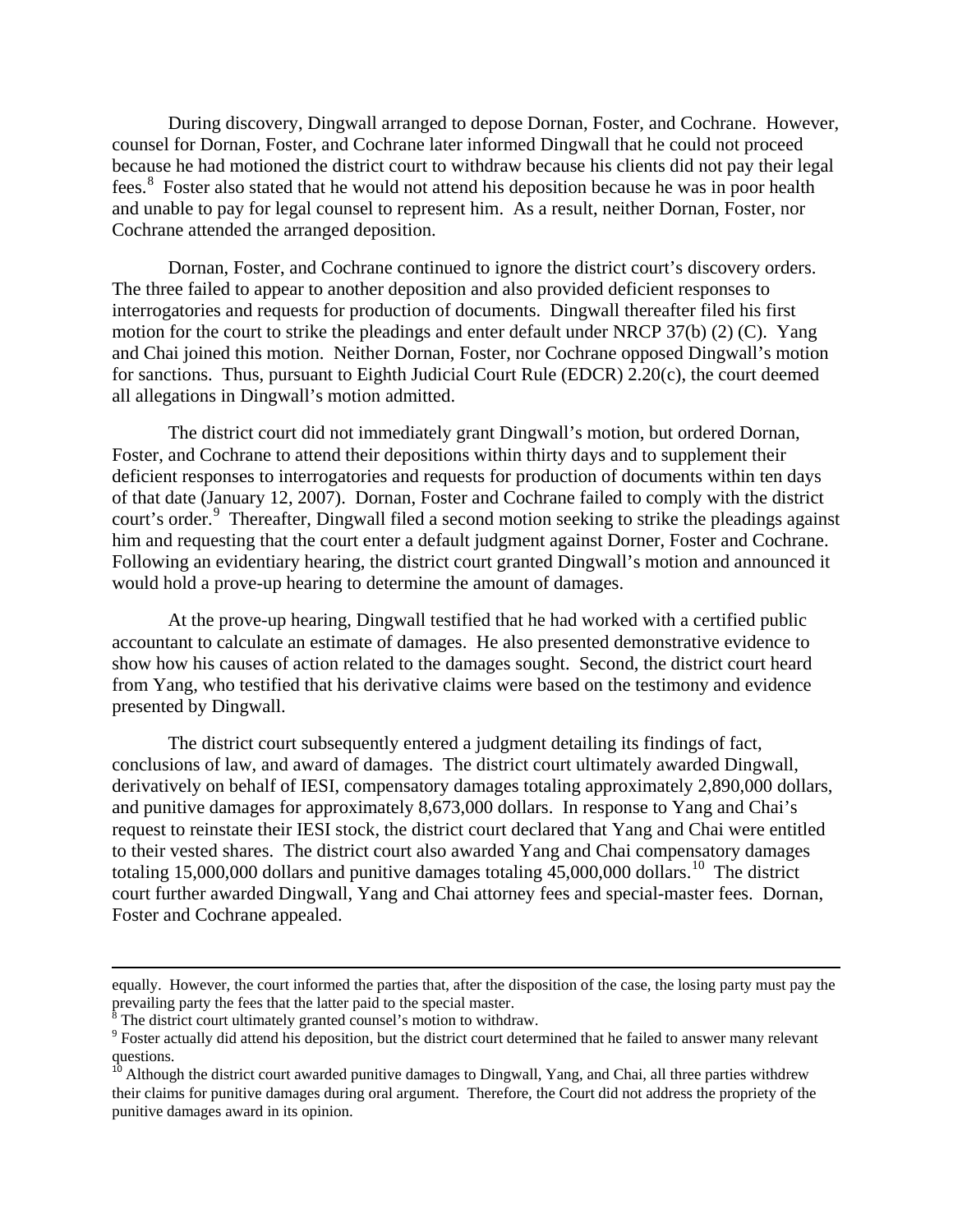#### **Discussion**

#### *District Court's Decision to Strike the Pleadings and Enter Default Judgment*

The Court first addressed the issue of whether the district court abused its discretion when it struck the pleadings and entered a default judgment against appellants. Ordinarily, the Court reviews imposition of discovery sanctions under the abuse of discretion standard.<sup>[11](#page-3-0)</sup> However, the Court uses aheightened standard of review where the district court's sanction strikes the pleadings, resulting in dismissal with prejudice. Under this somewhat heightened standard, the district court abuses its discretion if its sanctions are not just and do not relate to the claims at issue in the discovery order that the defaulting party violated.

The Court held, primarily, that the provisions of the NRCP granted the district court the power to impose discovery sanctions. NRCP 37 (b) (2) (C) and (d) specifically provide that the court may strike a party's pleadings if that party fails to attend his or her own deposition. Moreover the Court stated that it had upheld entries of default in the past where litigants were unresponsive, like appellants, and similarly engaged in abusive litigation practices that cause interminable delays.<sup>12</sup> The Court also urged that discovery sanctions were appropriate in this case to deter future litigants from disobeying court orders. Finally, the Court noted that the district court had drafted a lengthy strike order, which set forth detailed findings of fact, conclusions of law, and the factors found in *Young v. Johnny Ribeiro Building*[13](#page-3-2) that a court should consider when imposing such a discovery sanction. Accordingly, the Court held the district court did not abuse its discretion when it decided to strike appellants' pleadings and enter a default judgment against them.

#### *Compensatory Damages Awarded to Dingwall*

The Court next addressed the issue of whether the district court abused its discretion when it awarded compensatory damages to Dingwall. The Court first noted that the district court had the authority to conduct a prove-up hearing under NRCP 55 to determine the amount of damages against the defaulting party. The Court added that, in the hearing, the non-offending party need only establish a prima facie case in order to obtain the default judgment.<sup>[14](#page-3-3)</sup>

The Court proceeded to clarify what exactly constitutes a prima facie case and how the courts and the parties interact in a NRCP 55(b) prove-up hearing. Reasoning from precedent, the Court concluded that the non-offending party establishes a prima facie case when it sufficiently demonstrates, by substantial evidence, that it is entitled to the damages or relief sought.<sup>[15](#page-3-4)</sup>

<span id="page-3-0"></span><sup>&</sup>lt;sup>11</sup> Young v. Johnny Ribeiro Building, 106 Nev. 88, 92, 787 P.2d 777, 779 (1990).

<span id="page-3-1"></span><sup>12</sup> *See, e.g., id.*106 Nev. at 94, 787 P.2d at780; Temora Trading Co. v. Perry, 98 Nev. 229, 230-31, 645 P.2d 436,437 (1982). *See also* Hamlet v. Reynolds, 114 Nev. 863, 865, 963 P.2d 457, 458 (Nev. 1998) (upholding the district court's strike order where the defaulting party's "constant failure to follow [the court's orders] was unexplained and

<span id="page-3-4"></span>

<span id="page-3-3"></span><span id="page-3-2"></span><sup>&</sup>lt;sup>13</sup> See Young, 106 Nev. at 93, 787 P.2d at 780.<br><sup>14</sup> See id. at 95, 787 P.2d at 781.<br><sup>15</sup> The Court drew from *Young* to establish this burden. In that case, the party seeking damages substantiated their damages assessment by including fifteen pages worth of accounting partnership disbursements, receipts, liabilities,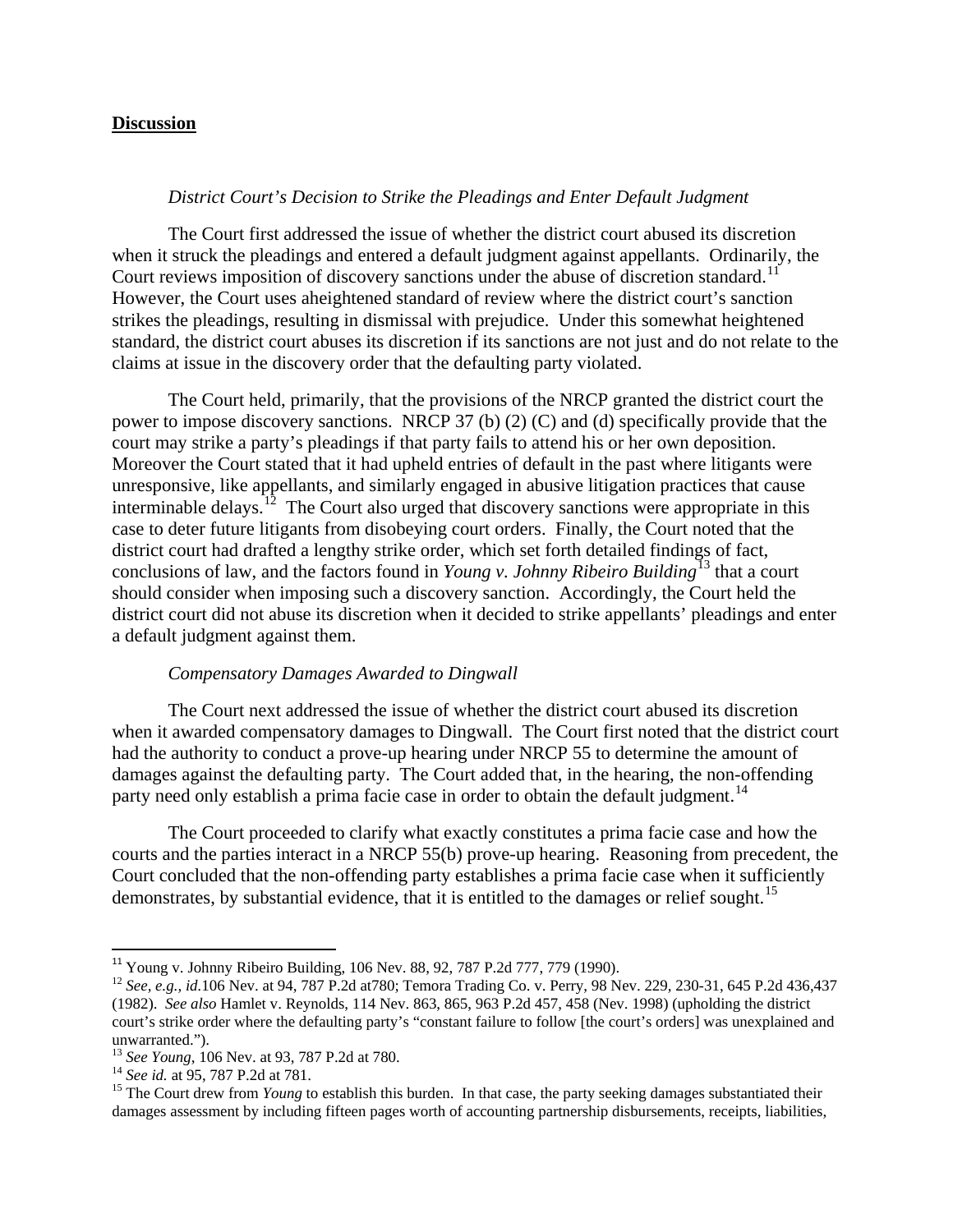Furthermore, the Court held that while the district court has broad discretion to administer the prove-up hearing as it deems appropriate under NRCP 55(b)(2), it must be wary of any "fundamental defect[s]"  $^{16}$  $^{16}$  $^{16}$  in the non-offending party's case.  $^{17}$  $^{17}$  $^{17}$  The Court added that the defaulting party may present evidence indicating a fundamental defect with a non-offending party's case during a prove-up hearing. The Court warned that disregarding such defects could constitute an abuse of discretion.

After a careful review of the record, the Court held that Dingwall presented sufficient evidence to support a prima facie case for each derivative cause of action for three reasons. First, the factual allegations contained in Dingwall's amended complaint sufficiently demonstrated that he was entitled to the relief he sought as it related to each cause of action. Second, Dingwall presented substantial evidence at the prove-up hearing to support his claim for damages.<sup>[18](#page-4-2)</sup> Third, the district court did not unnecessarily prevent appellants from participating in the prove-up hearing. Appellants cross-examined Dingwall, and although the court allowed them the opportunity, they declined to cross-examine Dingwall's certified public accountant. In light of these reasons, the Court concluded that the district court did not abuse its discretion when it awarded compensatory damages to Dingwall.

#### *Compensatory Damages Awarded to Yang and Chai*

The Court next addressed the issue of whether the district court abused its discretion when it awarded Yang and Chai compensatory damages. The Court first observed that Yang and Chai principally sought declaratory judgments—the reinstatement of their stock ownership at IESI and the cancellation of appellants' stock—which the district court granted. However, the district court *also* awarded monetary relief (15,000,000 dollars). The Court considered the latter award duplicative recovery for a single cause of action.

Even if the award was not duplicative, the Court concluded that Yang and Chai did not present sufficient evidence to establish a prima facie case for intentional or negligent misrepresentation. Because both intentional and negligent misrepresentation require a showing that the claimed damages were caused by the alleged misrepresentations, it was insufficient for Yang and Chai to merely assert the fact that they were damaged without showing substantial evidence of the harm caused by the misrepresentation. Thus, because the award was duplicative and Yang and Chai did not present substantial evidence to show the award was related to the harm caused, the Court held the district court abused its discretion and reversed its judgment awarding Yang and Chai compensatory damages.

 $\overline{\phantom{a}}$ 

and assets. *Id.*. The court suggested that this was an example of substantial evidence proving that the party seeking damages is entitled to relief.<br> $^{16}$  See id.

<span id="page-4-1"></span><span id="page-4-0"></span><sup>&</sup>lt;sup>17</sup> Examples of fundamental defects the court cites are when the non-offending party seeks monetary damages without demonstrating entitlement to the relief sought or when the damage award is unreasonable or violates due process.

<span id="page-4-2"></span><sup>&</sup>lt;sup>18</sup> For instance, Dingwall testified that he arrived at his damages estimate by working with a certified public accountant to review roughly 50,000 pages of documents gathered over the past two years. Furthermore, Dingwall presented evidence to show that, as directors of IESI, Foster used corporate funds to advance a competing entity (IESI Canada); that Dornan, Foster, and Cochran used IESI corporate funds for their personal benefits; and that advances were made toward a company that had no business relationship with IESI. Dingwall then demonstrated how he estimated and calculated the damages as a result of these indiscretions.